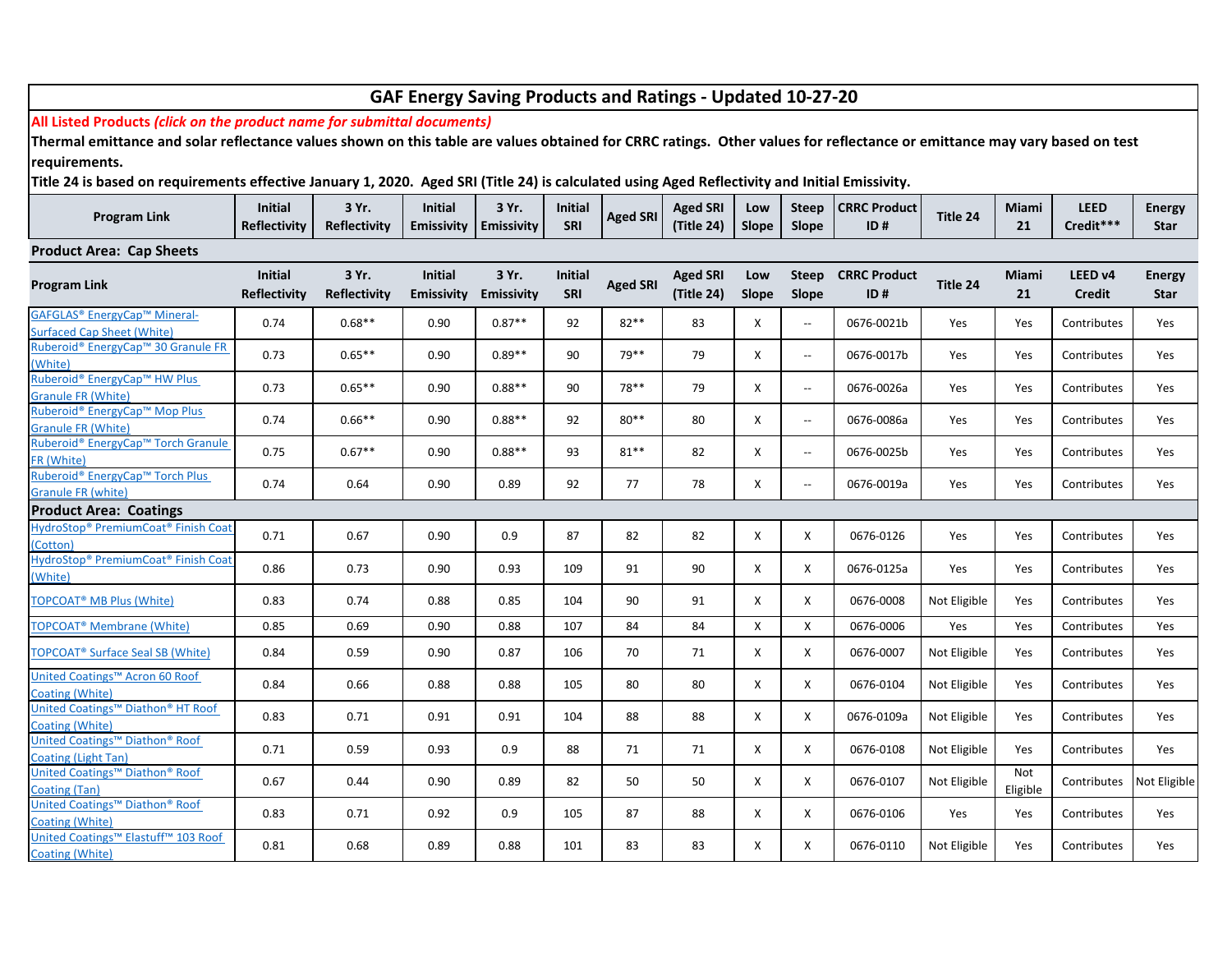| <b>Program Link</b>                                                                     | Initial<br><b>Reflectivity</b> | 3 Yr.<br><b>Reflectivity</b> | <b>Initial</b><br><b>Emissivity</b> | 3 Yr.<br><b>Emissivity</b> | Initial<br>SRI | <b>Aged SRI</b> | <b>Aged SRI</b><br>(Title 24) | Low<br>Slope                                  | <b>Steep</b><br>Slope | <b>CRRC Product</b><br>ID# | Title 24     | Miami<br>21     | <b>LEED</b><br>Credit***  | <b>Energy</b><br><b>Star</b> |
|-----------------------------------------------------------------------------------------|--------------------------------|------------------------------|-------------------------------------|----------------------------|----------------|-----------------|-------------------------------|-----------------------------------------------|-----------------------|----------------------------|--------------|-----------------|---------------------------|------------------------------|
| United Coatings™ EnergyCote™ Roof<br>Coating (White)                                    | 0.91                           | 0.78                         | 0.87                                | 0.89                       | 115            | 97              | 97                            | X                                             | Χ                     | 0676-0023                  | Not Eligible | Yes             | Contributes               | Yes                          |
| United Coatings <sup>™</sup> Kymax <sup>™</sup> Coating                                 | 0.89                           | 0.83                         | 0.89                                | 0.88                       | 113            | 104             | 104                           | X                                             | Χ                     | 0676-0111a                 | Not Eligible | Yes             | Contributes               | Yes                          |
| (White)<br>United Coatings <sup>™</sup> Roof Mate <sup>™</sup> HT                       | 0.83                           | 0.71                         | 0.91                                | 0.91                       | 104            | 88              | 88                            | X                                             | X                     | 0676-0116a                 | Not Eligible | Yes             | Contributes               | Yes                          |
| <b>Coating (White)</b><br>United Coatings™ Roof Mate™ MB<br><b>Plus Coating (White)</b> | 0.83                           | 0.74                         | 0.88                                | 0.85                       | 104            | 90              | 91                            | X                                             | X                     | 0676-0117                  | Not Eligible | Yes             | Contributes               | Yes                          |
| United Coatings™ Roof Mate™ TCM<br><b>Coating (White)</b>                               | 0.85                           | 0.69                         | 0.90                                | 0.88                       | 107            | 84              | 84                            | X                                             | Χ                     | 0676-0118                  | Yes          | Yes             | Contributes               | Yes                          |
| United Coatings™ Roof Mate™ Top<br>Coat (Light Tan)                                     | 0.71                           | 0.59                         | 0.93                                | 0.9                        | 88             | 71              | 71                            | X                                             | X                     | 0676-0114                  | Not Eligible | Yes             | Contributes               | Yes                          |
| United Coatings <sup>™</sup> Roof Mate <sup>™</sup> Top<br>Coat (Tan)                   | 0.67                           | 0.44                         | 0.90                                | 0.89                       | 82             | 50              | 50                            | X                                             | X                     | 0676-0115                  | Not Eligible | Not<br>Eligible | Contributes               | Not Eligible                 |
| United Coatings <sup>™</sup> Roof Mate <sup>™</sup> Top<br>Coat (White)                 | 0.83                           | 0.71                         | 0.92                                | 0.9                        | 105            | 87              | 88                            | X                                             | Χ                     | 0676-0113                  | Yes          | Yes             | Contributes               | Yes                          |
| United Coatings <sup>™</sup> Roofshield® Coating<br>(Tan)                               | 0.66                           | 0.48                         | 0.90                                | 0.89                       | 80             | 55              | 56                            | X                                             | X                     | 0676-0120                  | Not Eligible | Not<br>Eligible | Contributes               | Not Eligible                 |
| United Coatings <sup>™</sup> Roofshield® Coating<br>(White)                             | 0.84                           | 0.67                         | 0.90                                | 0.89                       | 106            | 81              | 82                            | X                                             | X                     | 0676-0119                  | Not Eligible | Yes             | Contributes               | Yes                          |
| United Coatings™ RoofShield® I.S. Fast<br><b>Dry Elastomeric Acrylic Coating</b>        | 0.87                           | $0.64*$                      | 0.90                                | Pending                    | 110            | Pending         | 78*                           | X                                             | Х                     | 0676-01542                 | Yes          | Yes             | Contributes               | Pending                      |
| United Coatings <sup>™</sup> Surface Seal SB Roof<br>Coating (White)                    | 0.84                           | 0.59                         | 0.90                                | 0.87                       | 106            | 70              | 71                            | X                                             | X                     | 0676-0121                  | Not Eligible | Yes             | Contributes               | Yes                          |
| United Coatings™ Unisil HS II High<br><b>Solids Silicone Roof Coating (White)</b>       | 0.89                           | 0.73                         | 0.90                                | 0.88                       | 113            | 90              | 90                            | X                                             | Χ                     | 0676-0145                  | Yes          | Yes             | Contributes               | Yes                          |
| United Coatings <sup>™</sup> Unisil II Silicone<br><b>Roof Coating</b>                  | 0.87                           | 0.73                         | 0.90                                | 0.90                       | 110            | 90              | 90                            | X                                             | X                     | 0676-0144                  | Yes          | Yes             | Contributes               | Yes                          |
| <b>Product Area: Shingles</b>                                                           |                                |                              |                                     |                            |                |                 |                               |                                               |                       |                            |              |                 |                           |                              |
| Glenwood <sup>™</sup> (Golden Prairie) (Mt.<br>Vernon, IN plant)                        | 0.17                           | 0.19                         | 0.92                                | 0.90                       | 16             | 18              | 17                            | $\sim$                                        | X                     | 0676-0103                  | Yes          | Yes             | Not Eligible              | Not Eligible                 |
| Grand Sequoia® Reflector Series -<br>Charcoal (Fontana, CA plant)                       | 0.18                           | 0.17                         | 0.92                                | 0.88                       | 17             | 14              | 16                            | $\sim$                                        | X                     | 0676-0143                  | Yes          | Yes             | Not Eligible Not Eligible |                              |
| <b>Grand Sequoia® Reflector Series -</b><br>Forest Brown (Fontana, CA plant)            | 0.19                           | 0.17                         | 0.92                                | 0.89                       | 19             | 15              | 16                            | $\mathord{\hspace{1pt}\text{--}\hspace{1pt}}$ | X                     | 0676-0140                  | Yes          | Yes             | Not Eligible              | Not Eligible                 |
| <b>Grand Sequoia® Reflector Series -</b><br>Ocean Gray (Fontana, CA plant)              | 0.19                           | 0.18                         | 0.92                                | 0.89                       | 19             | 16              | 17                            | $\overline{\phantom{a}}$                      | X                     | 0676-0142                  | Yes          | Yes             | Not Eligible              | Not Eligible                 |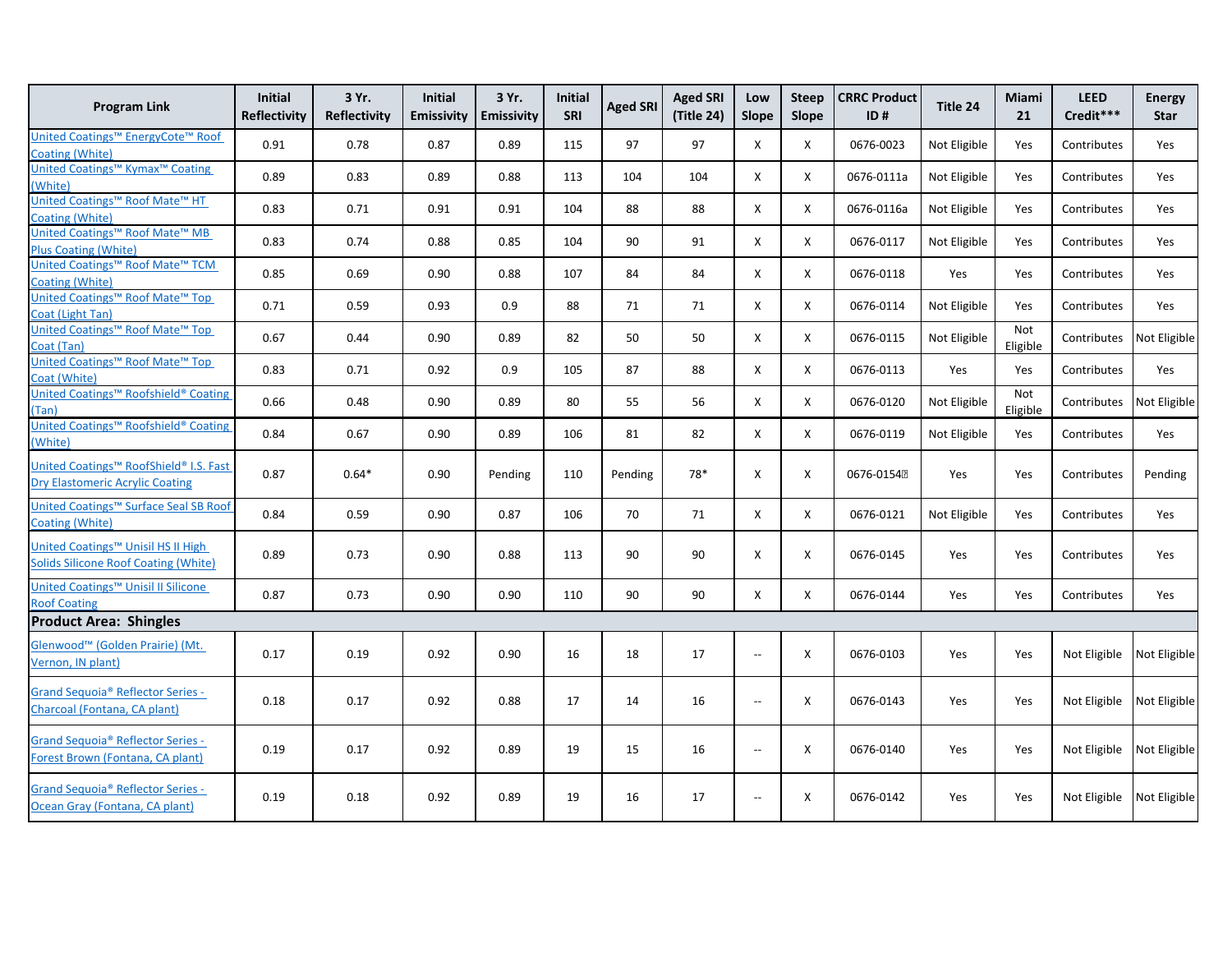| <b>Program Link</b>                                                                                      | Initial<br><b>Reflectivity</b> | 3 Yr.<br><b>Reflectivity</b> | <b>Initial</b><br><b>Emissivity</b> | 3 Yr.<br><b>Emissivity</b> | <b>Initial</b><br>SRI | <b>Aged SRI</b> | <b>Aged SRI</b><br>(Title 24) | Low<br><b>Slope</b>                           | <b>Steep</b><br>Slope | <b>CRRC Product</b><br>ID# | Title 24 | Miami<br>21 | <b>LEED</b><br>Credit*** | <b>Energy</b><br>Star |
|----------------------------------------------------------------------------------------------------------|--------------------------------|------------------------------|-------------------------------------|----------------------------|-----------------------|-----------------|-------------------------------|-----------------------------------------------|-----------------------|----------------------------|----------|-------------|--------------------------|-----------------------|
| Grand Sequoia® Reflector Series -<br>Sagewood (Fontana, CA plant)                                        | 0.20                           | 0.19                         | 0.92                                | 0.88                       | 20                    | 17              | 19                            | $\overline{\phantom{a}}$                      | X                     | 0676-0139                  | Yes      | Yes         | Not Eligible             | Not Eligible          |
| Grand Sequoia® Reflector Series -<br>Sandalwood (Fontana, CA plant)                                      | 0.20                           | 0.20                         | 0.92                                | 0.89                       | 20                    | 18              | 20                            | $\overline{\phantom{a}}$                      | X                     | 0676-0141                  | Yes      | Yes         | Not Eligible             | Not Eligible          |
| Grand Sequoia® Reflector Series™ Plus<br>and Grand Sequoia® RS+ Charcoal Plus<br>(Fontana, CA plant)     | 0.20                           | $0.20*$                      | 0.92                                | Pending                    | 20                    | Pending         | $20*$                         | $\sim$                                        | X                     | 0676-0150                  | Yes      | Yes         | Not Eligible             | Pending               |
| Grand Sequoia® Reflector Series™ Plus<br>and Grand Sequoia® RS+ Forest Brown<br>Plus (Fontana, CA plant) | 0.20                           | $0.20*$                      | 0.93                                | Pending                    | 20                    | Pending         | $20*$                         | $\sim$                                        | Χ                     | 0676-0151                  | Yes      | Yes         | Not Eligible             | Pending               |
| Royal Sovereign <sup>®</sup> (White)                                                                     | 0.27                           | 0.27                         | 0.91                                | 0.84                       | 28                    | 25              | 28                            | $\mathord{\hspace{1pt}\text{--}\hspace{1pt}}$ | X                     | 0676-0033                  | Yes      | Yes         | Not Eligible             | Yes                   |
| Fimberline HD® Reflecor Series -<br>Copper Canyon (Shafter, CA plant)                                    | 0.17                           | 0.18                         | 0.92                                | 0.90                       | 16                    | 16              | 17                            | $\mathord{\hspace{1pt}\text{--}\hspace{1pt}}$ | X                     | 0676-0097                  | Yes      | Yes         | Not Eligible             | Not Eligible          |
| Timberline HD® Reflector Series - Aged<br>Chestnut (Shafter, CA plant)                                   | 0.18                           | 0.19                         | 0.90                                | 0.88                       | 16                    | 17              | 18                            | $\overline{a}$                                | X                     | 0676-0130a                 | Yes      | Yes         | Not Eligible             | Not Eligible          |
| Timberline HD® Reflector Series -<br>Birchwood (Shafter, CA plant)                                       | 0.20                           | 0.23                         | 0.92                                | 0.93                       | 20                    | 24              | 24                            | $\overline{a}$                                | X                     | 0676-0096                  | Yes      | Yes         | Not Eligible             | Not Eligible          |
| Timberline HD® Reflector Series -<br>Charcoal (Shafter, CA plant)                                        | 0.16                           | 0.17                         | 0.92                                | 0.88                       | 15                    | 14              | 16                            | $\sim$                                        | X                     | 0676-0136                  | Yes      | Yes         | Not Eligible             | Not Eligible          |
| Timberline HD® Reflector Series -<br>Coastal Slate (Shafter, CA plant)                                   | 0.18                           | 0.19                         | 0.91                                | 0.88                       | 17                    | 17              | 18                            | $\mathord{\hspace{1pt}\text{--}\hspace{1pt}}$ | X                     | 0676-0131a                 | Yes      | Yes         | Not Eligible             | Not Eligible          |
| Timberline HD® Reflector Series -<br>Golden Amber (Shafter, CA plant)                                    | 0.20                           | 0.22                         | 0.92                                | 0.89                       | 20                    | 21              | 22                            | $\sim$                                        | X                     | 0676-0098                  | Yes      | Yes         | Not Eligible             | Not Eligible          |
| Timberline HD® Reflector Series -<br><b>Hickory (Shafter, CA plant)</b>                                  | 0.18                           | 0.18                         | 0.91                                | 0.89                       | 17                    | 16              | 17                            | $\overline{\phantom{a}}$                      | X                     | 0676-0138                  | Yes      | Yes         | Not Eligible             | Not Eligible          |
| Timberline HD® Reflector Series -<br>Sagewood (Shafter, CA plant)                                        | 0.19                           | 0.20                         | 0.91                                | 0.88                       | 18                    | 18              | 19                            | $\hspace{0.05cm} \dashrightarrow$             | X                     | 0676-0132a                 | Yes      | Yes         | Not Eligible             | Not Eligible          |
| Timberline HD® Reflector Series -<br>Sandalwood (Shafter, CA plant)                                      | 0.21                           | 0.20                         | 0.91                                | 0.88                       | 21                    | 18              | 19                            | $\hspace{0.05cm} \dashrightarrow$             | X                     | 0676-0133a                 | Yes      | Yes         | Not Eligible             | Not Eligible          |
| Timberline HD® Reflector Series -<br><b>Stone Gray (Shafter, CA plant)</b>                               | 0.17                           | 0.18                         | 0.91                                | 0.88                       | 16                    | 15              | 17                            | $\overline{\phantom{a}}$                      | X                     | 0676-0137                  | Yes      | Yes         | Not Eligible             | Not Eligible          |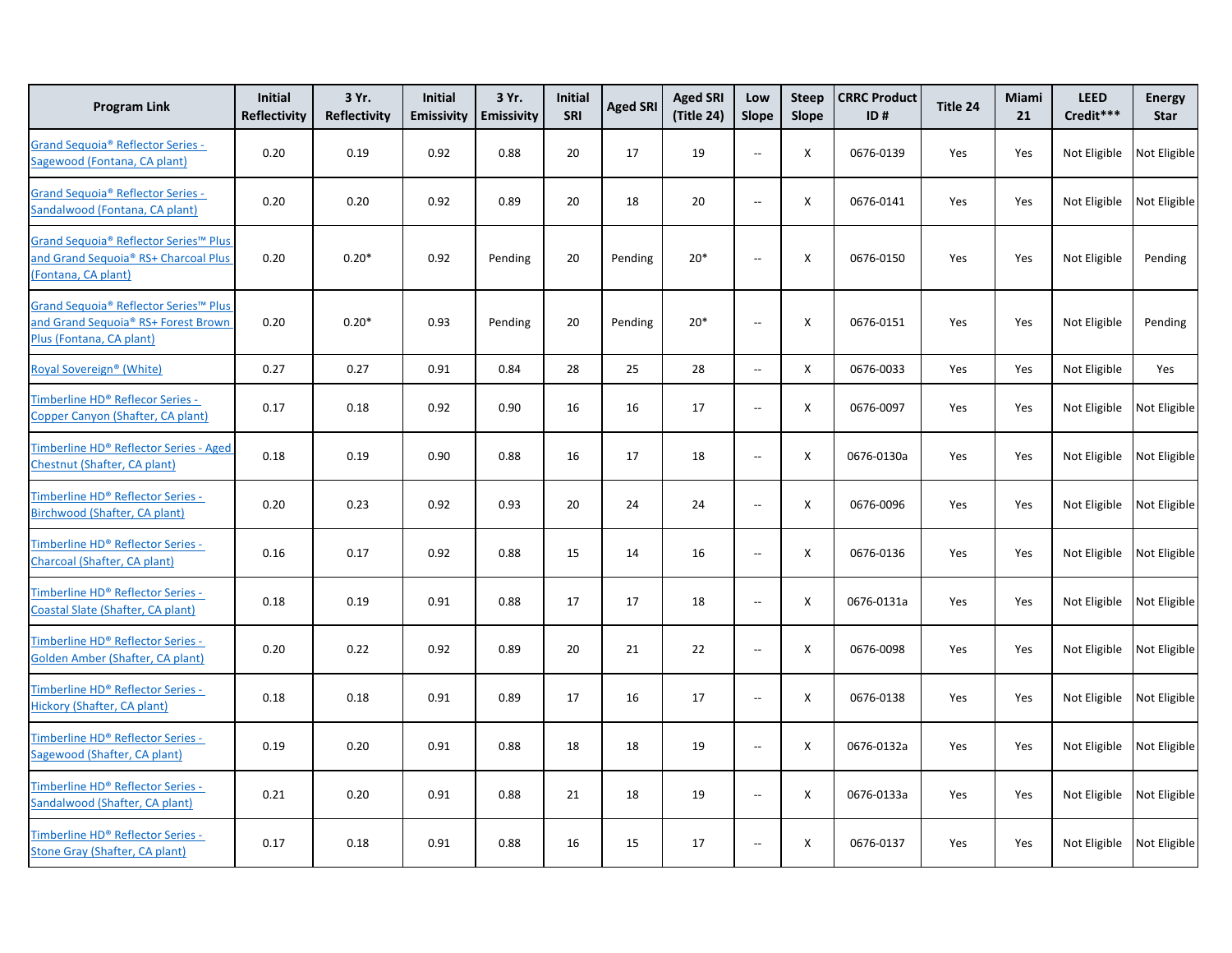| <b>Program Link</b>                                                                                                                | <b>Initial</b><br>Reflectivity | 3 Yr.<br>Reflectivity | <b>Initial</b><br><b>Emissivity</b> | 3 Yr.<br>Emissivity | <b>Initial</b><br>SRI | <b>Aged SRI</b> | <b>Aged SRI</b><br>(Title 24) | Low<br><b>Slope</b>      | <b>Steep</b><br>Slope     | <b>CRRC Product</b><br>ID# | Title 24     | Miami<br>21 | <b>LEED</b><br>Credit*** | <b>Energy</b><br><b>Star</b> |
|------------------------------------------------------------------------------------------------------------------------------------|--------------------------------|-----------------------|-------------------------------------|---------------------|-----------------------|-----------------|-------------------------------|--------------------------|---------------------------|----------------------------|--------------|-------------|--------------------------|------------------------------|
| Timberline HD® Reflector Series™ Plus<br>and Timberline HD® RS+ Aged<br>Chestnut Plus (Shafter, CA plant)                          | 0.20                           | $0.20*$               | 0.93                                | Pending             | 20                    | Pending         | $20*$                         | $\overline{\phantom{a}}$ | X                         | 0676-0148                  | Yes          | Yes         | Not Eligible             | Pending                      |
| Timberline HD® Reflector Series™ Plus<br>and Timberline HD® RS+ Charcoal Plus<br>(Shafter, CA plant)                               | 0.20                           | $0.20*$               | 0.94                                | Pending             | 21                    | Pending         | $20*$                         | $\sim$ $\sim$            | X                         | 0676-0153                  | Yes          | Yes         | Not Eligible             | Pending                      |
| Timberline HD® Reflector Series™ Plus<br>and Timberline HD® RS+ Hickory Plus<br>(Shafter, CA plant)                                | 0.20                           | $0.20*$               | 0.94                                | Pending             | 21                    | Pending         | $20*$                         | $\sim$ $\sim$            | X                         | 0676-0149                  | Yes          | Yes         | Not Eligible             | Pending                      |
| Timberline HD® Reflector Series™ Plus<br>and Timberline HD® RS+ Stone Gray<br>Plus (Shafter, CA plant)                             | 0.20                           | $0.20*$               | 0.93                                | Pending             | 20                    | Pending         | $20*$                         | $-$                      | Χ                         | 0676-0152a                 | Yes          | Yes         | Not Eligible             | Pending                      |
| Timberline HD® Reflector Series™ Plus<br>and Timberline HD® RS+ Sagewood<br>Plus (Shafter, CA plant)                               | 0.20                           | $0.20*$               | 0.92                                | Pending             | 20                    | Pending         | $20*$                         | $\sim$ $\sim$            | X                         | 0676-0147                  | Yes          | Yes         | Not Eligible             | Pending                      |
| Timberline <sup>®</sup> American Harvest <sup>®</sup> and<br>Timberline® AH (Amber Wheat)<br>(Tuscaloosa, AL and Fonta, CA plants) | 0.18                           | 0.19                  | 0.92                                | 0.90                | 17                    | 18              | 19                            | $\overline{\phantom{a}}$ | X                         | 0676-0099                  | Yes          | Yes         | Not Eligible             | Not Eligible                 |
| Timberline® Cool Series® and<br><b>Fimberline® CS (Cool Antique Slate)</b><br>(Fontana, CA plant)                                  | 0.28                           | 0.26                  | 0.92                                | 0.91                | 30                    | 27              | 28                            | $-$                      | $\boldsymbol{\mathsf{X}}$ | 0676-0043a                 | Yes          | Yes         | Not Eligible             | Yes                          |
| Timberline® Cool Series® and<br>Timberline® CS (Cool Barkwood)<br>(Fontana, CA plant)                                              | 0.27                           | 0.26                  | 0.90                                | 0.92                | 28                    | 28              | 27                            | $-$                      | X                         | 0676-0041a                 | Yes          | Yes         | Not Eligible             | Yes                          |
| <b>Fimberline® Cool Series® and</b><br>Timberline® CS (Cool Weathered<br>Wood) (Fontana, CA plant)                                 | 0.28                           | 0.27                  | 0.92                                | 0.90                | 30                    | 28              | 29                            | $\overline{\phantom{a}}$ | X                         | 0676-0042a                 | Yes          | Yes         | Not Eligible             | Yes                          |
| Fimberline <sup>®</sup> Natural Shadow <sup>®</sup> and<br>Timberline® NS (Arctic White) (Shafter,<br>CA plant)                    | 0.26                           | 0.29                  | 0.85                                | 0.78                | 24                    | 25              | 28                            | $\overline{\phantom{a}}$ | Χ                         | 0676-0089                  | Yes          | Yes         | Not Eligible             | Yes                          |
| Timberline HD® and Timberline® HDZ™<br>(White) (Tampa, FL plant)                                                                   | 0.26                           | 0.29                  | 0.85                                | 0.78                | 24                    | 25              | 28                            | $\overline{\phantom{a}}$ | X                         | 0676-0030                  | Yes          | Yes         | Not Eligible             | Yes                          |
| <b>Product Area: Single-Ply</b>                                                                                                    |                                |                       |                                     |                     |                       |                 |                               |                          |                           |                            |              |             |                          |                              |
| EverGuard Extreme® TPO (Energy<br>Gray)                                                                                            | 0.73                           | 0.66                  | 0.90                                | 0.89                | 90                    | 80              | 80                            | X                        | X                         | 0676-0101                  | Not Eligible | Yes         | Contributes              | Yes                          |
| EverGuard Extreme® TPO (White)                                                                                                     | 0.83                           | 0.72                  | 0.84                                | 0.91                | 103                   | 89              | 87                            | X                        | X                         | 0676-0088                  | Yes          | Yes         | Contributes              | Yes                          |